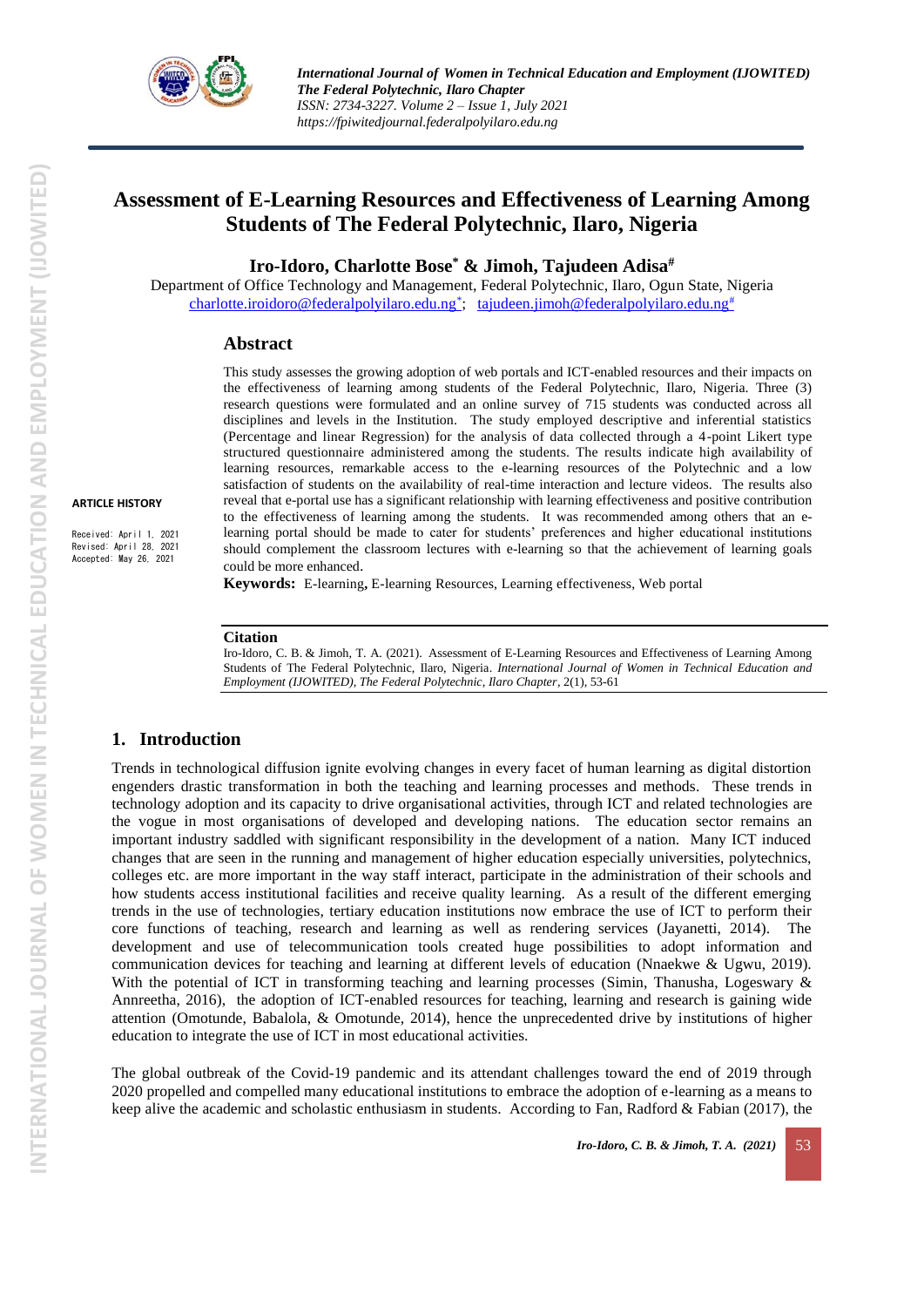

use of e-portal for learning purpose makes higher education use a modern paradigm of technology-enabled content delivery and places emphasis on methods that enable lecturers to collaborate and allow an exchange of knowledge between lecturers and students to meet educational goals.

E-learning methods are of different types and the classifications are based on different factors. It can be described based on connectivity and functionality. Connectivity emphasizes that the learning process takes place via connectivity on the intranet, internet or the web of connectivity, implying that learning is delivered or received basically via the internet, intranets or the web. Based on Functionality, it allows electronic storage of information for teaching instructions, prompt update, easy retrieval and distribution of same to the students, all of which are made possible over the internet with the use of a computer (Vaibhav, et al, 2012). According to Algahtani (2011), e-learning is classified into computer-based and internet-based. Computer-based e-learning involves the use of a range of devices and software or the use of computers in place of the traditional method as an additional resource within and outside the classroom. The internet-based e-learning could be synchronous or asynchronous. In synchronous learning, the teacher and the students interact through a specific online resource which allows everything to take place in real-time. These include live-streaming of lectures and instructions, live chatting, video conferencing and teleconferencing. With the synchronous timing, there is alternate online access among instructors and learners (Algahtani, 2011). Asynchronous learning happens on schedule. The course instructor provides notes for reading and videos for viewing, gives assignments for the students to complete and exams for evaluation (Algahtani, 2011 & The Best Schools (TBS), 2018). This mode also allows learners to discuss with the instructors or teachers as well as among themselves over the internet at different times (Almosa & Almubarak, 2005). Strategies for asynchronous web-based learning incorporate planned video real-time, virtual libraries, address notes and exercise modules just as gathering conversations via web-based media platforms (TBS, 2018). The internetbased or internet-enabled e-learning is the focus of the present studies.

The deployment of information and communication resources and tools in education has given birth to a new mode of learning which does not necessarily require the physical presence of participants; hence, making learning goals easily achievable not only in a classroom environment (Gholamhosseini, 2008). The adoption of such teaching and learning modes capable of achieving qualitative and much-desired learning should be the focus of contemporary educational institutions (Zare, Sarikhani, Salari & Mansouri, 2016). The development and expanding significance of varied advanced innovations for teaching and learning in higher education has prompted web-based learning through applications and resources like the web, mixed media tools, electronic mail, etc. (Muslim & Ahmad, 2018).

E-learning is the utilization of ICT innovations in wide-range approaches of educations to support and facilitate learning in institutions of higher learning. This includes the deployment of ICT apparatuses in addition to customary classroom learning, internet-enabled learning or blending the two modes (Muthuchamy & Thiyagu, 2011; Organization for Economic Co-operation and Development, 2005). To Zare et al (2016), e-learning entails the use of electronic systems - computer, internet and multimedia resources, virtual magazines and newscasts, etc. to achieve faster, easier and better teaching and learn at reduced cost and time. Guragain (2016) posit that e-learning is a significant change from traditional classroom teaching and learning to ICT-based customized and flexible learning methods.

According to Imran & Malik (2017), the term e-learning covers the use of different kind of information and communication technologies (ICT) and electronic devices in education. According to them, with web-based learning, learners from remote places can communicate easily, knowledge could be acquired and shared among the learners, there are possibilities of open discussion and students can learn according to their schedule. All these facilities offer opportunities and abilities that cannot be utilised in conventional learning. This shows that e-learning is a form of learning in which electronic technologies are utilized to access curriculum content delivery outside a traditional classroom setting. It involves the use of information and communication technologies to enable and facilitate access to learning and teaching (Muthuchamy & Thiyagu, 2011; Arkorful & Abaidoo, 2014) and the delivery of courses happen specifically via a form of connectivity to somewhere other than the classroom.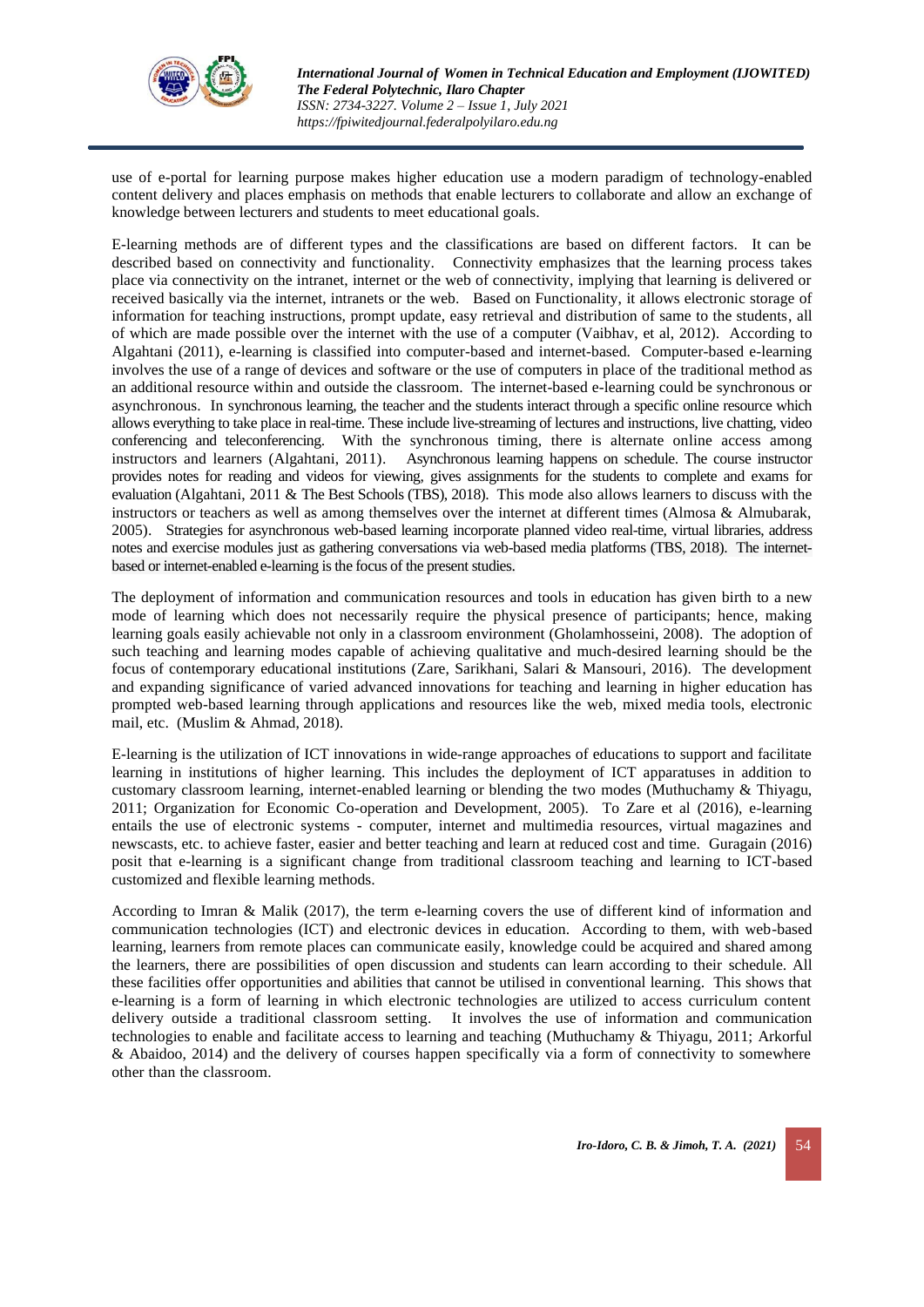

E-learning offers the advantage to enable students in higher institutions to acquire education and also pursue other personal objectives and maintain their careers, thereby overcoming the rigid schedule of classroom setting (Borstorff & Lowe, 2007). With e-learning, consideration is given to cost, content delivery, service satisfaction, quality and speed (Liaw & Huang, 2003). With e-learning, the restriction of time and place is eradicated whereas interactivity among students and teachers is enhanced (Holmes & Gardner, 2006) and learning objectives can easily be achieved within a short time and with little efforts from both the learners and the lecturers (Rabah, 2005). It is a mode of learning that offers teachers several ways of interacting with their students and gives room for instantaneous feedback (Brown, Cromby & Standen, 2001).

According to Arkorful and Abaidoo (2014), e-learning is revolutionary and is mostly centred on the learner as well as its design involving a system that is interactive, repetitious, self-paced, and customizable. Hence, the design and the accessibility to the institutional web portal or e-learning portal is significant in achieving the elearning objectives. In Nigeria, educational institutions are investing heavily in the creation of e-portals to take advantage of the possibilities offered by e-portals technology (Omotunde, Babalola, & Omotunde, 2014) and to provide quality educational services (Mohamed, James & Sayed, 2011). An e-learning portal is a website that offers users and organisations enhanced access to a wide range of learning resources from diverse sources. It may also include a rating system, search functionality, bookmarking ability, and more (Imran & Malik, 2017).

Higher education organisations in developed countries are passionately using e-portal as a necessary means to facilitate communication and service delivery between administrative staff, faculty members and most importantly the students. The rapid growth in internet applications like web portals particularly has led to various efforts in research with the aim of understanding service satisfaction on the internet. A portal looks more like a normal web when it has a wide range of sophisticated resources such as blogs, e-mails, search functions, news and directories (Muslim & Ahmad, 2018).

According to Sharma (2019), the five major components of an e-learning portal that are crucial for a thriving online learning environment are (i) *the audience/users* (the students who are the audience, their expectations, learning abilities and capacities to access and view materials, and their preferences and needs), (ii) *course structure* (course structure is an important factor in how learners will learn. This includes the organisation of course content, module development, length of materials, use of illustrations and pictures, to achieves learning goals), (iii) *Web Page Design* (navigation should be easy, appearance should be friendly, balanced use of text and graphics, visual style, pop-ups, formatting and filters should be simple. These can affect the learning experience of the learners), (iv) *Content Engagement* (Learning experience will be improved when exercises and class activities are included in the learning process, hyperlinks are provided for additional concepts, and explanations. The content should incorporate quizzes and tests, and skill assessment exercises should focus only on the course objective) and (v) *Usability* (Ease of use depicts the effectiveness of e-learning contents and resources. All links should work as intended, graphics should be clear and visible and the course objectives should be achievable and learners' expectations are met).

According to Li (2015), an electronic learning platform should provide easy access for learners to navigate through the content, be flexible, make content discoverable, allow for personalised learning activities, ensure both synchronise and asynchronised learning and be accessible from all forms of compatible devices.

The present study looks at the adoption of a web portal for e-learning and the implication of e-portal use on the effectiveness of learning in a higher educational institution with particular reference to the Federal Polytechnic, Ilaro. The discovery of the corona virus and its subsequent pronouncement as a global pandemic by the World Health Organisation forced governments, organisations, commercial and business entities, educational institutions, government agencies/parastatals to be on lockdown to avert the consequence of the spread of the virus. This necessitated the Nigerian government to direct institutions of higher education to embark on elearning to minimize the effect of redundancy among the teeming youths in Nigerian higher educational institutions.

With the government's directive, the Federal Polytechnic, Ilaro swiftly redesigned its web content and features to cover a wide range of features and resources for e-learning in addition to already existing ones and commenced the e-learning for all levels of students. Hence,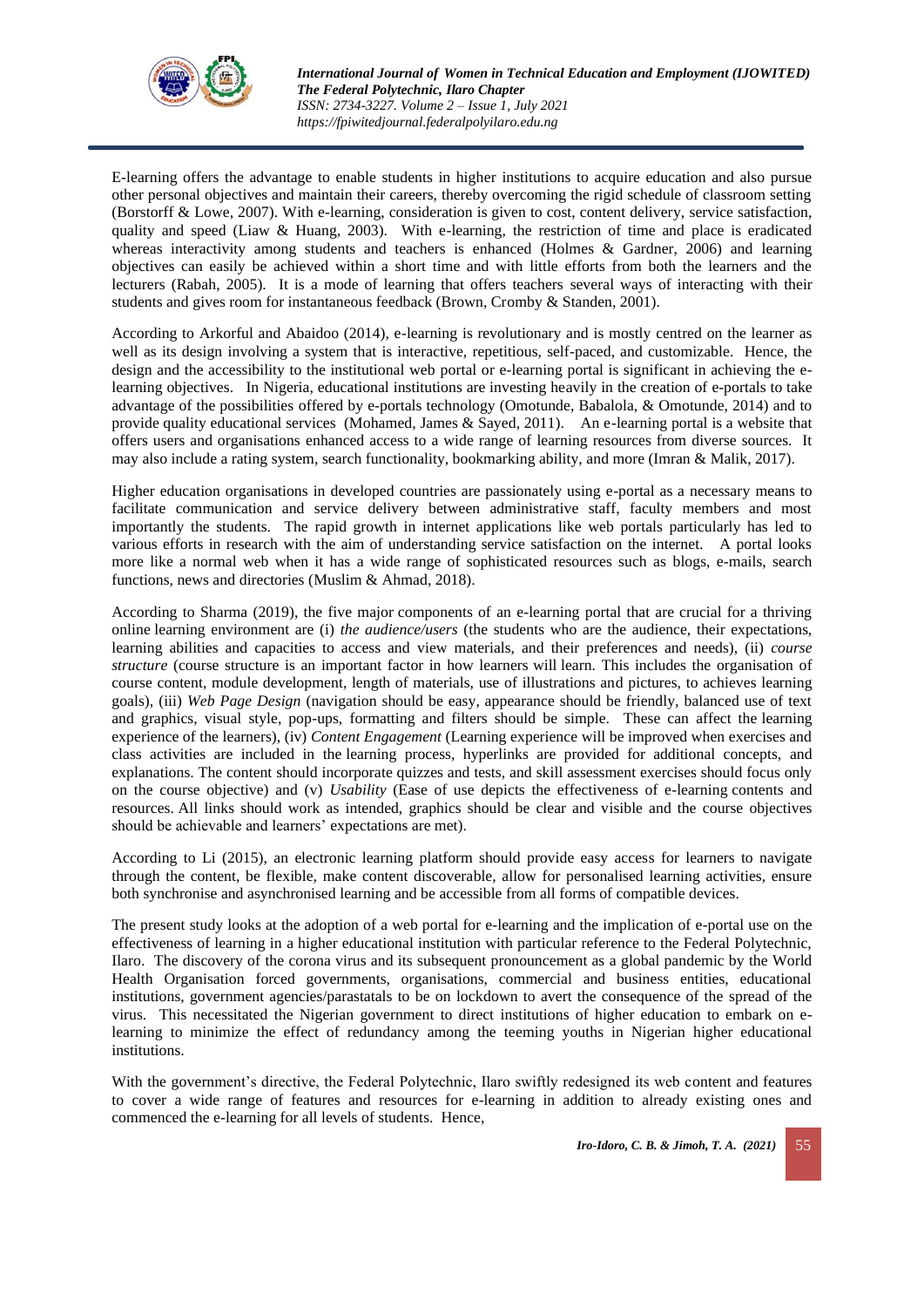

The objective of this study was to assess e-learning resources, their level of use and effectiveness on learning among students of the Federal Polytechnic Ilaro from students' perspective and to determine the extent to which the portal content, usability and feature facilitate e-learning activities and outcomes. In line with the objective of the study, the research question raised is to find out the extent to which the use of e-learning resources contributes to the effectiveness of learning among students of the Federal Polytechnic Ilaro.

# **2. Methodology**

An online survey was conducted among students of the Federal Polytechnic, Ilaro. The survey took place from July 18 to July 22, 2020, during which schools were under lockdown and students of the Institution were making use of the e-portal for learning. The study adopted the snowballing approach and the students were requested to participate in the survey through messages on electronic and social media platforms being used by the respective classes and groups of the students. A four-point Likert rating scale was developed as an instrument of data collection with the following rating Highly Available (HA) 4, Available (A) 3, Fairly Available (2) and Not Available NA (1). The questionnaire consists of four sections to collect demographic information, identify the learning facilities on the e-portal, assess the level of use and accessibility of the elearning portal and determine the extent of effectiveness of learning via the e-portal respectively. All the five faculties/schools in the Institution were covered in the survey. These are the School of Communication and Information Technology (SCIT), School of Engineering (SE), School of Environmental Studies (SES), School of Management Studies (SMS) and School of Pure and Applied Sciences (SPAS). In all, a total of 715 students participated in the survey. Descriptive and inferential methods of data analysis were applied and the analysis was done using Statistical Package for Social Sciences (SPSS) version 23.

To have a quantitative analysis of students' assessment of the effectiveness of e-learning resources of the Federal Polytechnic, Ilaro for learning, the following hypothesis was formulated:

▪ E-learning resources do not have any significant impact on the effectiveness of learning among students of the Federal Polytechnic, Ilaro.

## **3. Results**

| Table 1: KMO and Bartlett's Test <sup>a</sup>    |                    |          |  |  |  |
|--------------------------------------------------|--------------------|----------|--|--|--|
| Kaiser-Meyer-Olkin Measure of Sampling Adequacy. |                    |          |  |  |  |
|                                                  | Approx. Chi-Square | 9712.992 |  |  |  |
| Bartlett's Test of Sphericity                    | Df                 | 190      |  |  |  |
|                                                  | Sig                | .000     |  |  |  |

a. Based on correlations

The associated Kaiser-Meyer-Olkin (KMO) Measure of Sampling Adequacy Bartlett's Test of Sphericity reveals a correlation value of .972 and a significant probability value of 0.00 ( $p<0.05$ ).

### **Table 2: Demography of Participants**

A total of 715 students of the Federal Polytechnic, Ilaro participated in the survey out of which 309 were male and 406 were female as depicted in Fig. 1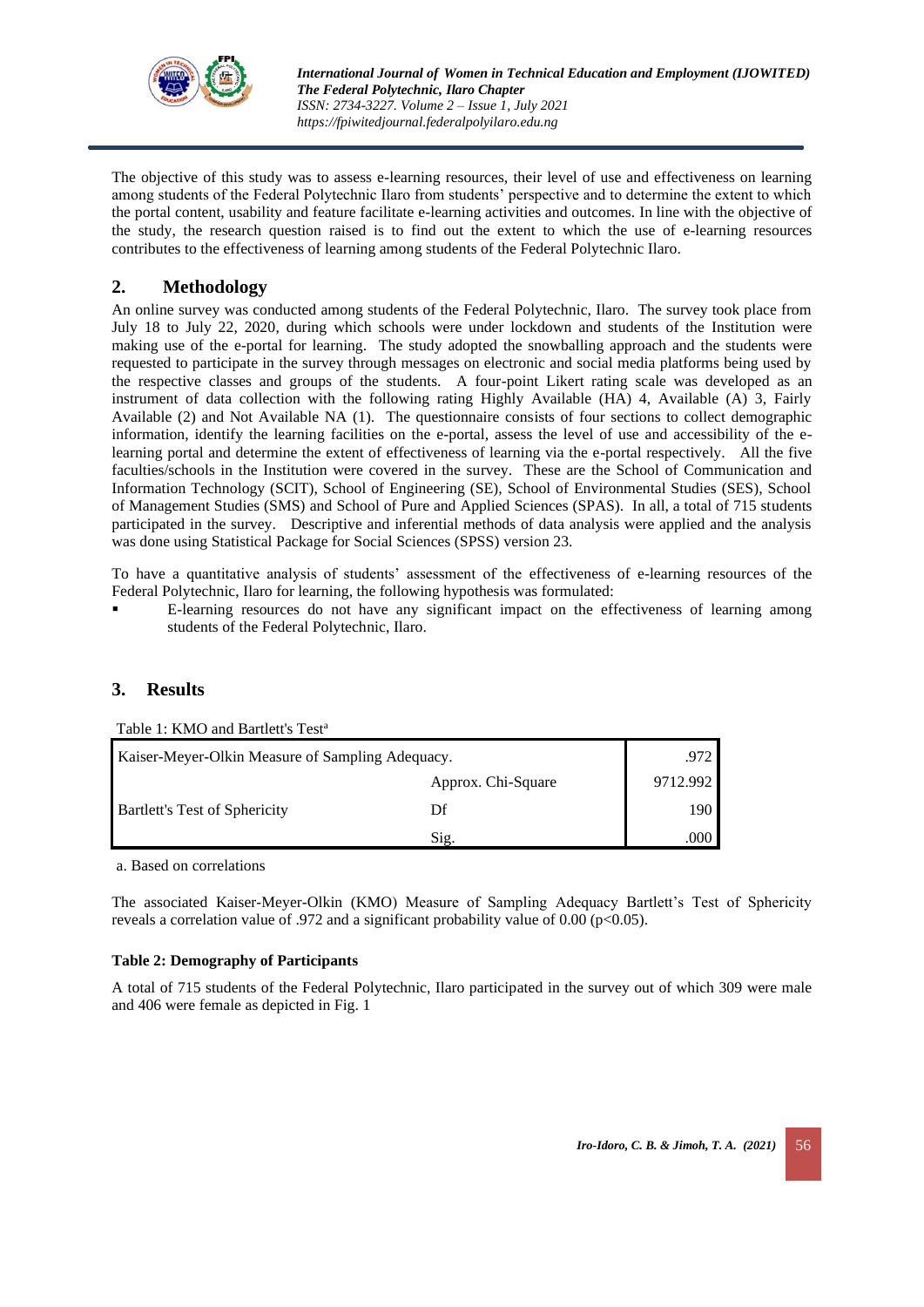



The distribution of participants in the survey cut across the different levels of students in the Institution. As indicated in Fig. 2, 16% of the students who participated in the survey were in 100 Level, 24% were in the 2<sup>nd</sup> year of their programme while 29% and 31 % were in 300 and 400 levels respectively. This shows that the different levels of students were represented in the survey.



Fig 3: Faculty/School of Participants

Fig. 3 shows the coverage of the survey in terms of the faculty of the participants. The larger percentage of the respondents were from the School of Management Studies (SMS = 31%), School of Communication and Information Technology (SCIT = 23%) and School of Pure and Applied Sciences (SPAS = 21%). The School of Engineering (SE) and School of Environmental Studies SES) had 14% and 12% of the total participants respectively.

Table 2 depicts the level of accessibility to e-learning resources

| Table 2: Learning materials/resources available on the e-learning management System |  |  |  |  |  |  |  |
|-------------------------------------------------------------------------------------|--|--|--|--|--|--|--|
|-------------------------------------------------------------------------------------|--|--|--|--|--|--|--|

|                                                                |           | Frequency        | Percent | Valid   | Cumulative |
|----------------------------------------------------------------|-----------|------------------|---------|---------|------------|
|                                                                |           |                  |         | Percent | Percent    |
| <b>Course Modules and Course Content</b><br><b>Information</b> | <b>NA</b> | 14               | 2.0     | 2.0     | 2.0        |
|                                                                | FA        | 146              | 20.4    | 20.4    | 22.4       |
|                                                                | А         | 379              | 53.0    | 53.0    | 75.4       |
|                                                                | HA        | 176              | 24.6    | 24.6    | 100.0      |
|                                                                | Total     | 715 <sub>1</sub> | 100.0   | 100.0   |            |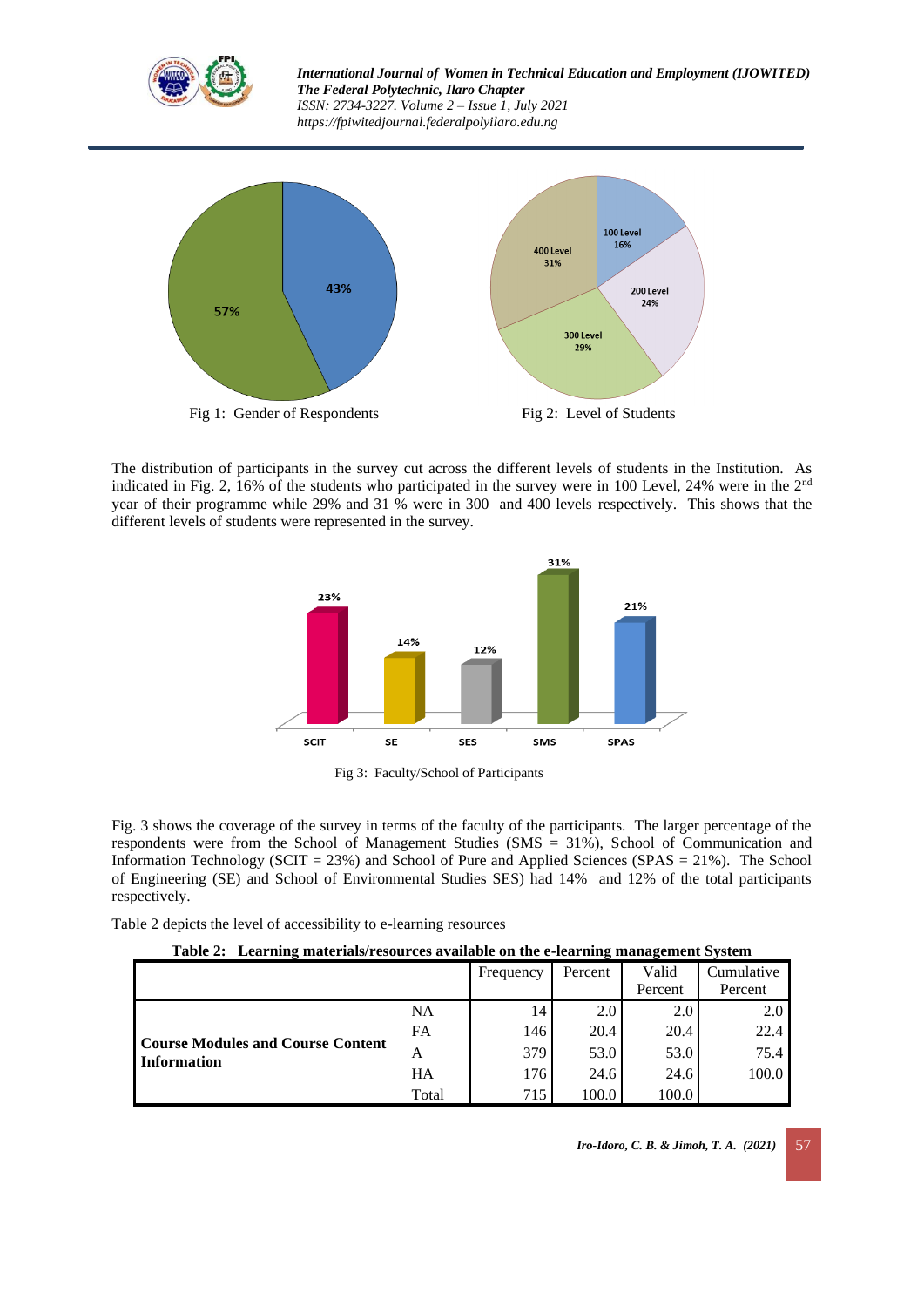

*International Journal of Women in Technical Education and Employment (IJOWITED) The Federal Polytechnic, Ilaro Chapter*

*ISSN: 2734-3227. Volume 2 – Issue 1, July 2021 https://fpiwitedjournal.federalpolyilaro.edu.ng*

| <b>Lecture Notes</b>                                              | <b>NA</b> | 21  | 2.9   | 2.9   | 2.9   |
|-------------------------------------------------------------------|-----------|-----|-------|-------|-------|
|                                                                   | FA        | 149 | 20.8  | 20.8  | 23.8  |
|                                                                   | A         | 382 | 53.4  | 53.4  | 77.2  |
|                                                                   | <b>HA</b> | 163 | 22.8  | 22.8  | 100.0 |
|                                                                   | Total     | 715 | 100.0 | 100.0 |       |
| <b>Lecture Videos/Video Links</b>                                 | NA.       | 340 | 47.6  | 47.6  | 47.6  |
|                                                                   | <b>FA</b> | 159 | 22.2  | 22.2  | 69.8  |
|                                                                   | A         | 166 | 23.2  | 23.2  | 93.0  |
|                                                                   | <b>HA</b> | 50  | 7.0   | 7.0   | 100.0 |
|                                                                   | Total     | 715 | 100.0 | 100.0 |       |
| Live chat and Real-Time Interaction<br><b>With Course Lecture</b> | NA.       | 262 | 36.6  | 36.6  | 36.6  |
|                                                                   | <b>FA</b> | 181 | 25.3  | 25.3  | 62.0  |
|                                                                   | A         | 201 | 28.1  | 28.1  | 90.1  |
|                                                                   | <b>HA</b> | 71  | 9.9   | 9.9   | 100.0 |
|                                                                   | Total     | 715 | 100.0 | 100.0 |       |

From the results, course modules and content information were indicated to be remarkably available on the elearning portal (HA =  $24\%$ ; A =  $53\%$ ) indicating that learners are readily provided with course modules and good description of the content of their courses. The result also reveals the availability of lecture notes ( $HA =$  $22.8\%$ ; A = 53.4%; FA = 22%), Lecture videos and video links (HA = 7%; A = 23%) and Live chart and realtime interaction with course lecturers ( $HA = 9\%$ ;  $A = 28\%$ ;  $FA = 25\%$ ).

Data on the access to e-learning resources on the e-learning portal reveals that course information and lecture notes are adequately available and easily accessible to the students. The participants showed availability of course modules containing detailed information including lecture notes to facilitate learning on each of the courses. However, the participants indicated low availability of lecture videos and real-time interactions with course lectures or instructors to enhance their learning on the portal. This is an indication of the level of satisfaction of the students with the availability of real-time interaction and supported lecture videos to facilitate learning.

Tabe 3 is the correlation matrix between E-learning Resource (ER) and Learning Effectiveness (LE)

|                            |    | LE    | ER    |
|----------------------------|----|-------|-------|
|                            | EL | 1.000 | .828  |
| <b>Pearson Correlation</b> | ER | .828  | 1.000 |
| Sig. (1-tailed)            | EL | ٠     | .000  |
|                            | ER | .000  |       |
| N                          | EL | 715   | 715   |
|                            | ER | 715   | 715   |

### **Table 3: Correlations Matrix**

ER and LE correlates at .823 which is a high positive correlation. This denotes that the factors tested (e-portal use and effectiveness of learning) has a high positive relationship with each other.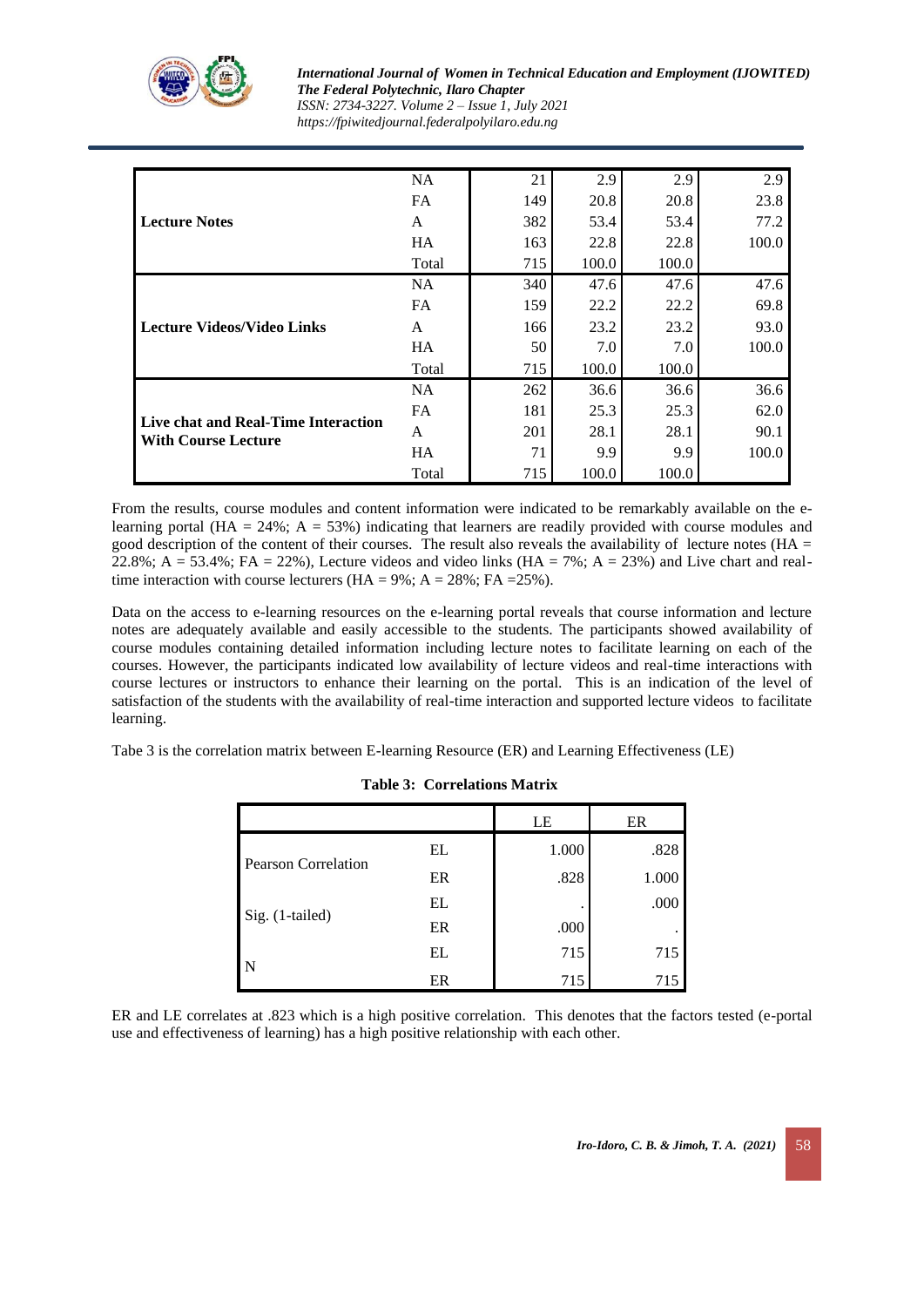

| Table 5: ANOVA |            |                |         |             |          |                   |  |  |  |  |
|----------------|------------|----------------|---------|-------------|----------|-------------------|--|--|--|--|
| Model          |            | Sum of Squares | Df      | Mean Square | F        | Sig.              |  |  |  |  |
|                | Regression | 10176.984      |         | 10176.984   | 1557.944 | .000 <sup>b</sup> |  |  |  |  |
|                | Residual   | 4657.542       | $713_1$ | 6.532       |          |                   |  |  |  |  |
|                | Total      | 14834.526      | 714     |             |          |                   |  |  |  |  |

**Table 5: ANOVA**

a. Dependent Variable: LE

b. Predictors: (Constant), ER

Table 5 shows the level of significance of the relationship between ER and LE  $\left[ \frac{f(1/713)}{2} \right] = 1557.9$ , P<0.05]. Hence, the null hypothesis is rejected at a 0.05 level of significance and the alternative hypothesis is accepted at a 95% confidence interval. Thus, it is upheld that e-portal use has a significant impact on the effectiveness of learning among students of the Federal Polytechnic, Ilaro.

| Model |            |       | Unstandardized<br>Coefficients | Standardized<br>Coefficients | т      | Sig.   |
|-------|------------|-------|--------------------------------|------------------------------|--------|--------|
|       |            |       | Std. Error                     | Beta                         |        |        |
|       | (Constant) | 2.846 | .500                           |                              | 5.687  | ا 000. |
|       | ER         | .567  | 014.                           | .828                         | 39.471 | .000   |

**Table 6: Correlation coefficient**

The correlation coefficient in Table 6 shows a Beta value of .567 with an associated significant value of 0.00 < p,0.05. This implies that a unit increase in ER will trigger a 56% increase in LE. From the above table, the regression equation is written as  $Y=2.846+.567X$ . This signifies that any unit change in the independent variable will yield a 56% increase in the dependent variable, that is, any increase in the use of the e-portal will lead to about a 56% increase in learning effectiveness.

### 4. **Discussion**

The results portend a significant use and accessibility to the e-learning resources of the Institution and the learning resources were reported to be available with a notable inadequacy of lecture video and real-time interactions among learners and course lecturers. The student signified that the content of the e-learning resource is user-friendly, easy to use and access. This result points to remarkable ease of use and access. This negates the findings of Omotunde, Babalola and Omotunde (2014) in which a large percentage of the students reported their institutional web portal to be complex and navigation was cumbersome. The result of the present study shows that e-portal use has a significant relationship with learning effectiveness and this conforms to the findings of Imran & Malik (2017). The factor inputs show considerable use of the portal for e-learning, with an easy-to-use interface, easy accessibility, navigation, easy-to-use content arrangement and format of lecture materials which are considered essential for an e-learning portal as posited by Arkorful and Abaidoo (2014), Li (2015) and Sharma (2019). The result clearly shows that the e-learning portal facilitates effective learning among the students, enhances students'' academic engagement and contributes to learning goals.

## **5. Conclusion**

The study examines the use of e-learning resources of the Federal Polytechnic Ilaro from students' perspective and the extent to which it facilitates effective learning activities and outcome. The e-learning resource was found to have features that capture the need and purposes of the students while certain features like real-time interaction and lecture videos or video links resources were under-utilised on the portal. The development and adoption of the e-learning resources were found to have a significant positive contribution to the effectiveness of learning among the students, it facilitates academic engagement of the students, lends a sense of purposeful use and has a remarkable positive impact on learning goals.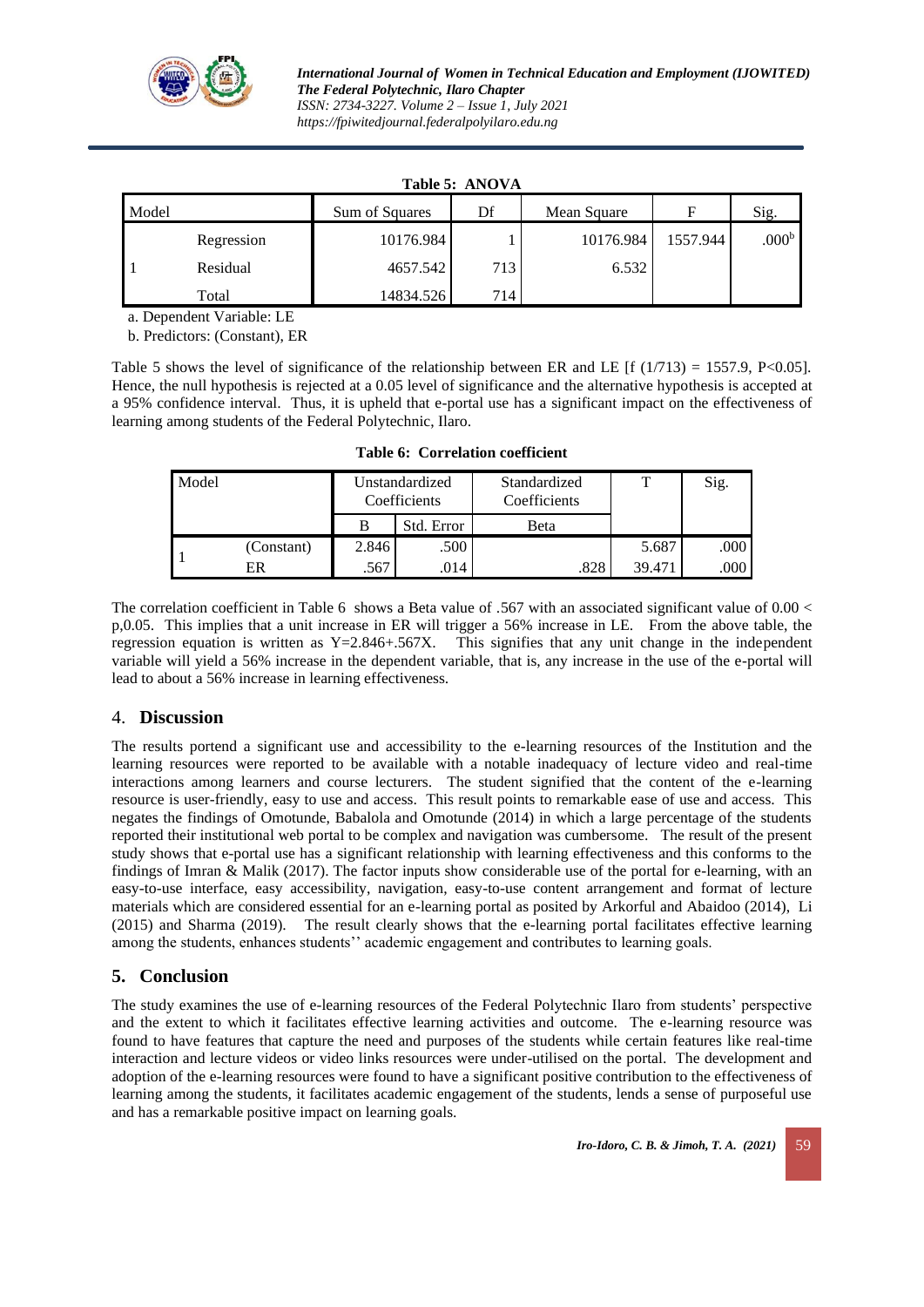

### **References**

- Algahtani, A. (2011). *Evaluating the effectiveness of the e-learning experience in some universities in Saudi Arabia from male students' perceptions* (Doctoral dissertation, Durham University), Durham, UK
- Almosa, A. & Almubarak, A. (2005). *E-learning foundations and applications*, Saudi Arabia: Riyadh.
- Arkorful, V. & Abaidoo, N. (2014). The role of e-learning, the advantages and disadvantages of its adoption in higher education. *International Journal of Education and Research,* 2(12), 29-42
- Borstorff, P. C. & Lowe, S. L. (2007). Student perceptions and opinions toward e-learning in the college environment. *Academy of Educational Leadership Journal, 11*(2).
- Brown, D., Cromby, J. & Standen, P. (2001). The effective use of virtual environments in the education and rehabilitation of students with intellectual disabilities. *British Journal of Educational Technology, 32*(*3*), 289-299
- Fan, S., Radford, J. & Fabian, D. (2017). digiMe: An online portal to support connectivity through e-learning in medical education. *Informatics, 4*(30). Multidisciplinary Digital Publishing Institute.
- Gholamhosseini, L. (2008). E-learning and its place in higher education system. *Paramedical Medicine Magazine of Iri Army Force, 2*(2), 28-35.
- Guragain, N. (2016). *E-learning benefits and applications* (Bachelor of Engineering Thesis). Helsinki Metropolia University of Applied Sciences, Helsinki, Finland. Retrieved July 9, 2020 from [https://core.ac.uk](https://core.ac.uk/download/pdf/38134334.pdf)
- Holmes, B. & Gardner, J. (2006). *E-learning: concepts and practice*, London: SAGE Publications.
- Imran, S. M. & Malik, B. A. (2017). Evaluation of e-learning web-portals. *Journal of Library and Information Technology, 37*(3), 205.
- Jayanetti, S. (2014). Impact of e-commerce in today's business world. Retrieved July 11, 2020 from [http://www.synaxiom.com/impact-of-ecommerce-in-todays-business-world.](http://www.synaxiom.com/impact-of-ecommerce-in-todays-business-world)
- Li, W. (2015). What makes an effective learning portal? Retrieved July 5, 2020 from https://elearningindustry .com.
- Liaw, S. S. & Huang, H. M. (2003). Exploring the World Wide Web for on-line learning: A perspective from Taiwan. *Educational Technology, 40*(*3*), 27-32.
- Mohamed, N. A. A., James, N. C. & Sayed, S. A. (2011). Quality evaluation of university web portals: A student perspective. *International Journal of Information and Operations Management Education, 4*(4), 229-243.
- Muslim, D. A. and Ahmad, Y. B. (2018). Analysis of the factors affecting satisfaction of students in using university portal: A case study of Universiti Utara Malaysia. *International Journal of Advanced Studies in Social Science & Innovation, 2*(2)
- Muthuchamy, I. & Thiyagu, K. (2011). *Technology and teaching-learning skills*. Delhi: Kalpaz Publications.
- Nnaekwe, U. K. & Ugwu, P. (2019). The concept and application of ICT to teaching/learning process. *International Research Journal of Mathematics, Engineering and IT, 6*(2).